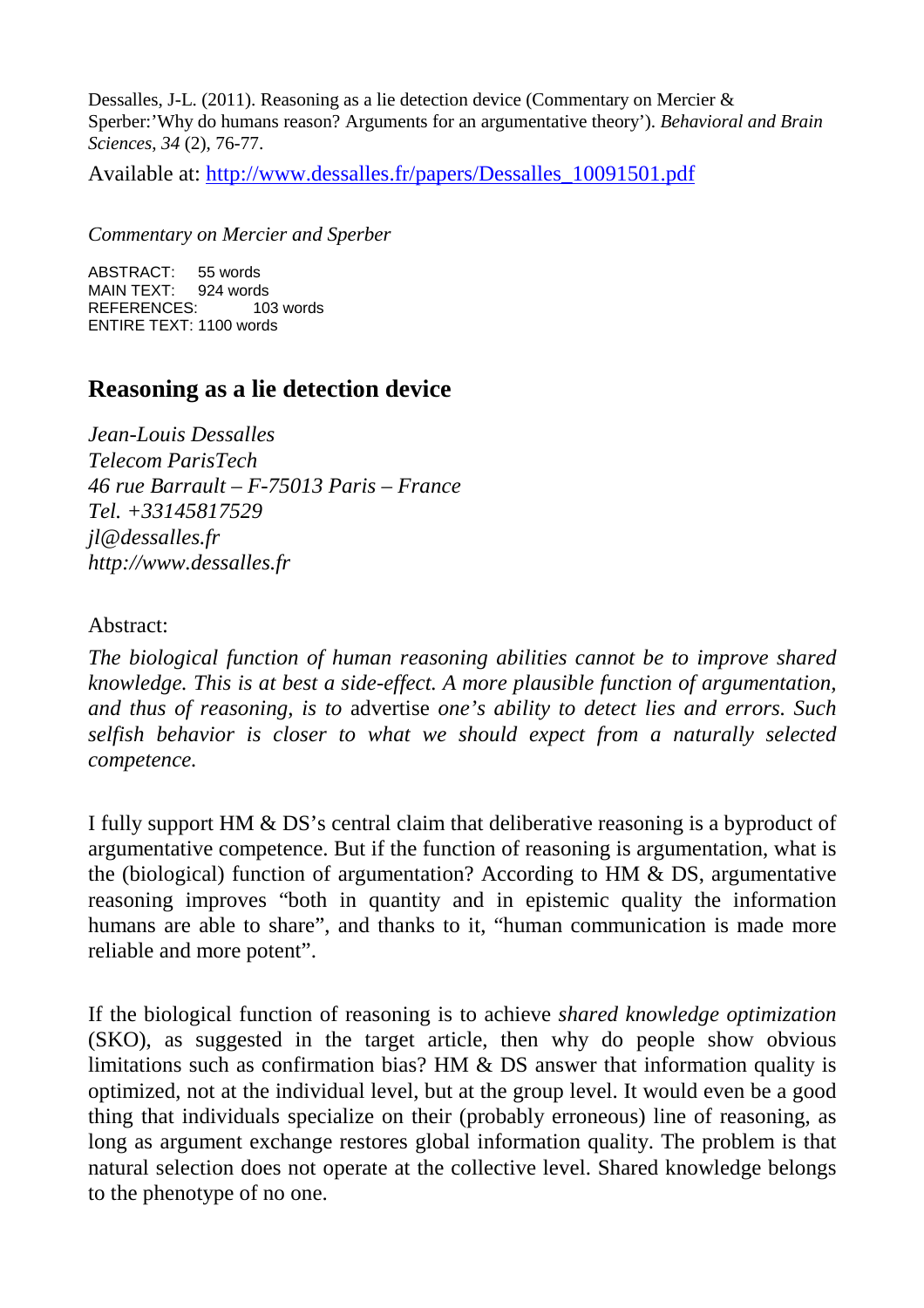How does the speaker benefit from uttering an argument? If the purpose is to correct or update her own earlier beliefs, why go public with it? And if it is to correct or update others' beliefs, what's her advantage? HM & DS explanation for the existence of deliberative reasoning does not escape the general evolutionary paradox of communication: if it benefits listeners only, there should be no speakers; and if it benefits speakers only (e.g. by allowing manipulation), there should be no listeners. Invoking collective benefits does not offer an escape route if we wish to remain on firm Darwinian ground.

To solve the paradox, we must depart from (SKO). My proposal (Dessalles, 1998) is that human-like reasoning started with logical *consistency checking* (CC), and that humans used it as a *lie detection* device (LD). As a response to the risk of appearing self-contradicting, the ability to *restore consistency* (RC) through argumentation emerged. In this game, information quality is not what is at stake. The point for individuals is to *advertise* (AD) their ability to perform or resist (LD). This advertisement behavior makes sense within a costly signaling model of human communication (Dessalles, 2007; 2008).

The main difference with HM & DS's position comes from (AD). HM & DS are close to the (CC/RC) distinction when they speak of *evaluation* vs. *production* (of arguments). They fail, however, to see that these two faculties did not evolve for the sake of any form of public knowledge, but as *signals*. Individuals who can publicly signal lies or errors by naming inconsistencies (CC) get immediate social benefit (Dessalles 2007). Those who publicly restore consistency (RC) get social benefit as well, or regain their momentarily lost status.

Contrary to (SKO), the competitive nature of (AD) explains why reasoning is far from remaining a private activity: argumentation takes up the major part of the 16 000 words spoken daily on average (Mehl *et al.*, 2007). Moreover, various observations by HM & DS make more sense within (AD) rather than (SKO), especially the fact that humans are better at finding inconsistencies in others' line of reasoning and at finding support for their own. Another argument in favor of (AD) is the futility of many conversational topics, which makes no sense from an (SKO) perspective. Yet another good example of the divergence between (AD) and (SKO) is offered by the BBS commentary system: commentators are of course concerned by the overall quality of scientific knowledge, but most of them are even more motivated by the urge to show their ability to point to some inconsistency in the target article. (SKO) would perhaps hold if contributors accepted that their name be omitted.